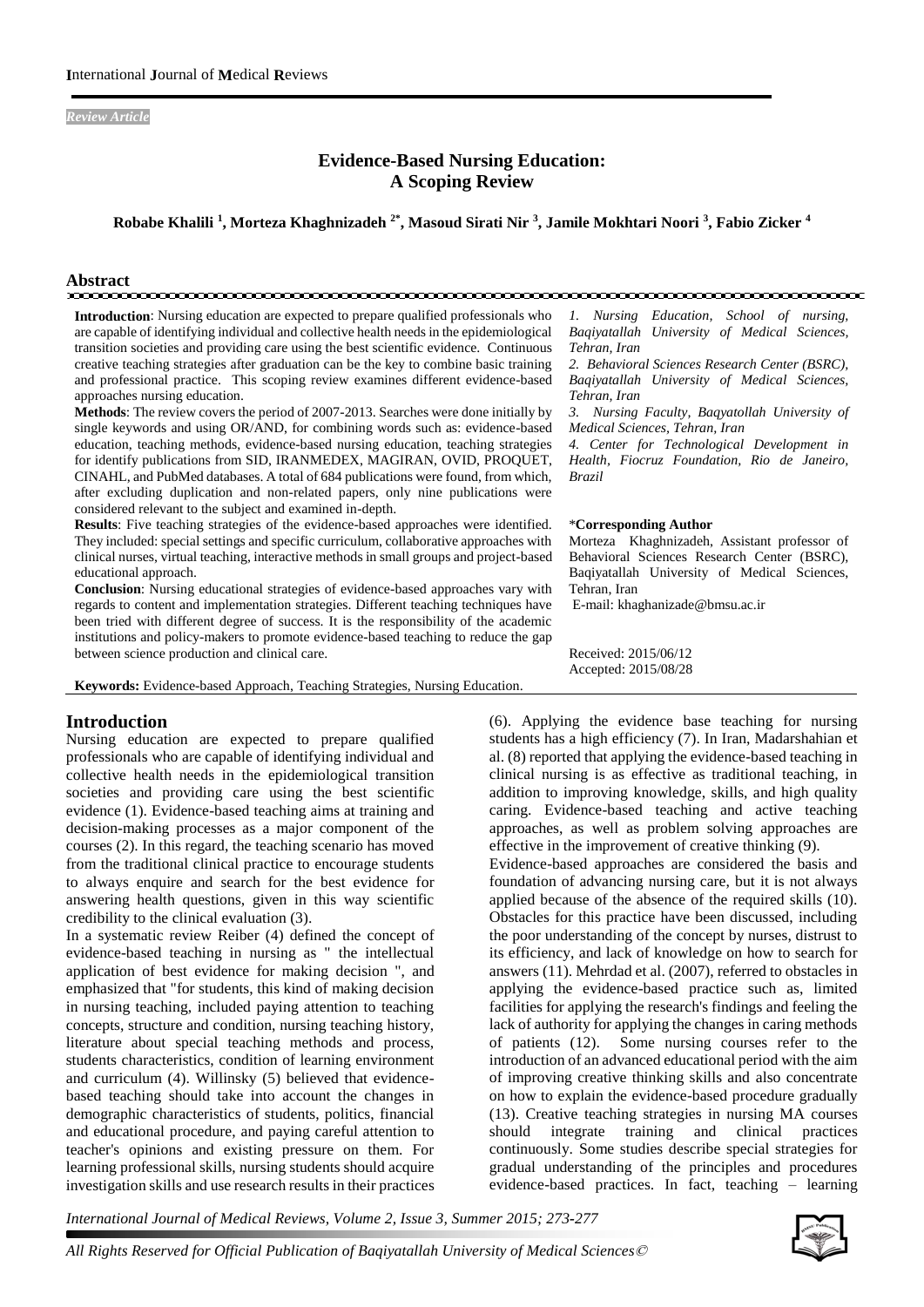strategies for research and evidence-based practices have been applied as a pilot in small students groups (13). Most of the experiences reported in the literature failed to develop successful teaching strategies, principles and procedures of evidence-based practice (13). Considering the importance of clinical teaching by evidence-based approach, we carried out a scoping review of the methods and strategies used with the aim of disseminating the information and highlighting the need to decrease the gap between research and bedside care.

# **Methods**

A literature scoping review (14) was conducted looking for answers to the question "what are the evidence-based teaching approaches in nursing". Inclusion criteria included: original papers, reviews and published thesis in the field of evidence-based nursing education in English and Persian, during 2007 to 2013. Unidentified reports, from gray literature, book chapters, personal views, letter to editor, historical papers, and nonscientific papers were excluded. In this study, extensive searching in SID, IRANMEDEX, MAGIRAN, OVID, PROQUET, CINAHL and PubMed databases Searches were done initially by single keywords and then using OR/AND, for combining words such as evidence-based practice in education, teaching methods evidence-based nursing education, teaching strategies, etc. A total of 684 papers were initially identified, and after several levels of exclusion, only 9 papers addressed specifically the theme of interest and were reviewed in-depth (Fig 1).

For selecting the relevant papers, a quality screening tool was applied. For collecting and summarizing relevant information the papers were read by one of the authors, and the most important points were summarized. Information was recorded in a standard format and then organized in a narrative and summary narrative. The records were later reviewed by three other members of the team to ensure readability and data quality.

# **Results**

Table 1 presents summary data of the 9 publications addressing different strategies for evidence-based teaching



**Figure 1.** Screening the literature for evidence-based nursing education.

in nursing. The following parameters were reviewed: strategies, setting, executing curriculum, participating, virtual training and collaboration.

Project-based strategies included applying the STAR model (discovering and producing the knowledge, summarizing the evidence, translating to scientific suggestions, combining it with operation and evaluation) in the standard training (15). According to this strategy, student groups are allocated to research wards, and evaluate the supporting evidence of routine and ongoing research caring practices. Discussions are based on class presentations, preparation of a poster on the effect and power of supporting evidence of changing practice.

Collaborative strategies between researchers and practitioners were applied in the documentation, reading material, records and in the summary clinical care instructions for clinical ward nurses (16, 17). This strategy can be used in teaching MA students for recognizing the priorities of clinical ward problems and using Iowa evidence-based clinical modes for solving problem, following by a poster or teaching paper. This teaching strategy usually requires at least two teaching periods within 1 year (18).

Virtual strategy described involves three computer-based learning modules prepared by 4 nurses with expertise in evidence-based teaching. The modules address the way of producing and developing clinical questions, reviewing papers, criticizing and evaluating papers and examples of executing the daily evidence-based practices. Each module requires one month in virtual settings (19).

Interactive strategies organized 4-5 persons groups of students for a 3 phases teaching (hard recognition, producing evidence and planning for executing the evidence). Students participate in all stages of teaching through cooperation and group work for learning and solving the problems (20). The training can be implemented through continuous teaching workshops including knowledge translation of bedside examples. It will include explaining and solving, making question, searching and evaluating evidences, pattern base of seniors, group discussions about selected articles, and planning for implementing evidence according to the service (21).

Exercise-based curriculum is one of the teaching strategies (22, 23). The papers reported a 5 steps process: 1. making and creating research question; 2. evaluating and criticizing the related evidence; 3. recovering the most related research evidence; 4. combining the evidence with clinical proficiency and patient's worth and priorities for operational deciding and 5. Evaluating the change or resultant in educational units of MA). According to one of the studies (23), each one of the 3-year curriculum for MA nursing students should have its specific goals and educational evaluations.

# **Discussion**

The review presented a brief picture of creative strategies for evidence-based nursing education. These strategies differ in relation to the environment, techniques and curriculum. In a systematic review, Moch et al. (2009) reported similar diverse approaches (13).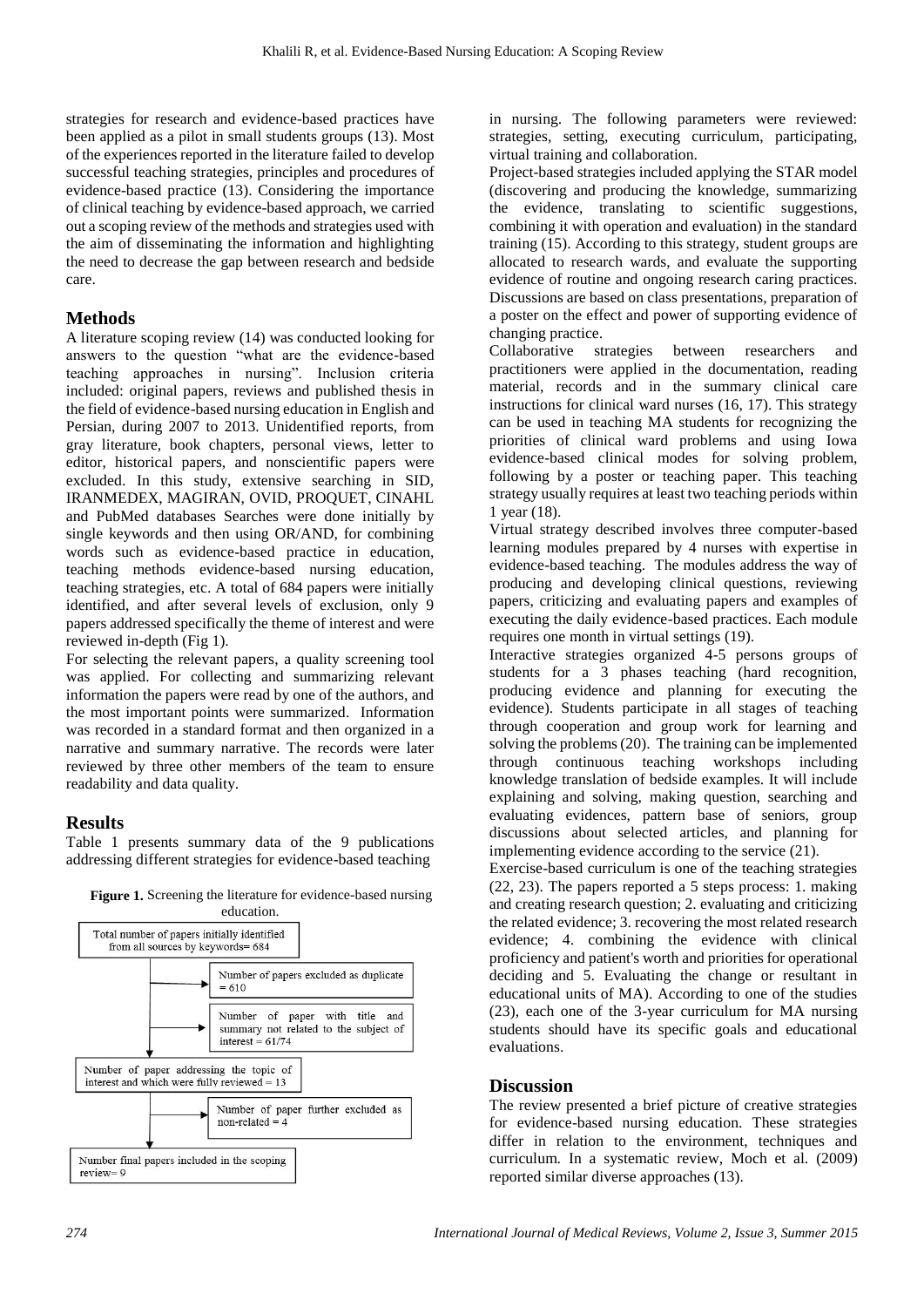|              | Author/<br>year                  | <b>Title</b>                                                                                                                                           | <b>Goal and subjects</b>                                                                                                                                                                                                                                                                    | Country    | <b>Design</b>                                | Conclusion                                                                                                                                          |
|--------------|----------------------------------|--------------------------------------------------------------------------------------------------------------------------------------------------------|---------------------------------------------------------------------------------------------------------------------------------------------------------------------------------------------------------------------------------------------------------------------------------------------|------------|----------------------------------------------|-----------------------------------------------------------------------------------------------------------------------------------------------------|
| $\mathbf{1}$ | Cordor et<br>al.<br>2007(15)     | Evidence-based<br>teaching: application<br>of star model in<br>curriculum of<br>nursing teaching                                                       | Determining the effect of star<br>model in teaching curriculum,<br>last year's nursing students                                                                                                                                                                                             | <b>USA</b> | Semi<br>experimental                         | Evaluation marks of<br>students using evidence<br>was increased                                                                                     |
| 2            | Scuenfelder<br>2007(16)          | Teaching elder<br>nursing in method of<br>evidence-based<br>approach                                                                                   | Describing teaching strategies<br>(reading and summarizing<br>instructions of adult clinical<br>care in elder hand and present<br>to clinical personnel), MA<br>students                                                                                                                    | <b>USA</b> | Descriptive                                  | Most of the students<br>agreed that the material<br>was readable and<br>comprehensive, as<br>related to teaching<br>instruction of elder<br>nursing |
| 3            | Steven,<br>Hay<br>2008 (17)      | Using new<br>references for<br>teaching evidence-<br>based practice                                                                                    | Describing a creative strategy<br>(evidence-based teaching in<br>pattern of executing students<br>project) MA nursing student                                                                                                                                                               | <b>USA</b> | Descriptive                                  | Student projects and the<br>institution evaluation<br>are starting points of<br>quality evidence-based<br>practice                                  |
| 4            | Krozoski et<br>al. 2009<br>(18)  | Evaluation of<br>participating strategy<br>for teaching<br>evidence-based<br>operation in<br>increased level-2<br>programs                             | Explaining the project of<br>using participation model in<br>teaching evidence-based<br>practice, nursing students                                                                                                                                                                          | <b>USA</b> | Semi<br>experimental                         | High level of<br>satisfaction<br>andknowledge of<br>clinical center's<br>students, instructors,<br>personnel.                                       |
| 5            | Patrishia<br>2008 (19)           | The effect of<br>computer base<br>teaching program<br>(virtual) on the level<br>of awareness,<br>attitude, and skill of<br>evidence-based<br>operation | Determining the effect of<br>virtual teaching on evidence-<br>based operation and doing<br>study via 3 modules of<br>learning on awareness,<br>attitude and skill of nurse's<br>evidence-based operation, 744<br>nurses                                                                     | <b>USA</b> | Semi-<br>experimental<br>(pre-post-<br>test) | Significant differences<br>in pre and post-test<br>marks in relation to<br>knowledge, attitude,<br>performance and<br>institutional<br>organization |
| 6            | Kim et al.<br>2009 (20)          | Collaborative<br>teaching strategies,<br>focus on evidence-<br>based practice                                                                          | Determining the effect of<br>collaborative strategies on<br>awareness, attitude and<br>operation. 208 MA students in<br>2 nursing school                                                                                                                                                    | <b>USA</b> | Semi<br>experimental<br>(pre-post-<br>test)  | Case group get post- test<br>marks in the point of<br>applying and awareness<br>of evidence                                                         |
| 7            | Novak, M<br>Sintier<br>2010 (21) | Evaluating the effect<br>of teaching by<br>supporting of work<br>environment on<br>awareness and<br>executing of<br>evidence-based<br>practice         | Determining the effect of<br>continuous teaching workshop<br>by supporting of work<br>environment (supervision,<br>reward and encouragement,<br>allocating references, facilities<br>and forming working group)<br>on the awareness and<br>evidence-based behaviors, 88<br>health personnel | Australia  | Semi<br>experimental                         | Knowledge increased<br>immediately after<br>teaching period by using<br>awareness<br>questionnaire. Behavior<br>of using witness was<br>increased.  |
| 8            | Jalali et al.<br>2011 (22)       | Evaluating of<br>evidence-based<br>teaching on nursing<br>students awareness<br>and attitude                                                           | Determining and comparing<br>the effect of two evidence-<br>based teaching approaches (5<br>steps) and traditional<br>approaches on students'<br>awareness and attitude, 44<br>MA nursing students                                                                                          | Iran       | Semi<br>experimental                         | Significant increase in<br>students' attitude marks.                                                                                                |
| 9            | Fineout et<br>al.<br>2013 (23)   | Producing and<br>developing a<br>teaching curriculum<br>model for improving<br>evidence-based<br>practice in nursing<br>students                       | Describing students<br>understanding of executing<br>3years workshop of evidence-<br>based teaching, 300 nursing<br>students                                                                                                                                                                | Italy      | Descriptive                                  | The skill of 3years pilot<br>period was recognized<br>effective for<br>professional<br>development.                                                 |

|--|

Customized curricula were described effective for improving evidence-based practices in nursing students and for developing the required professional skills (21, 23). Kessinich et al. (1998) analyzing the expectations of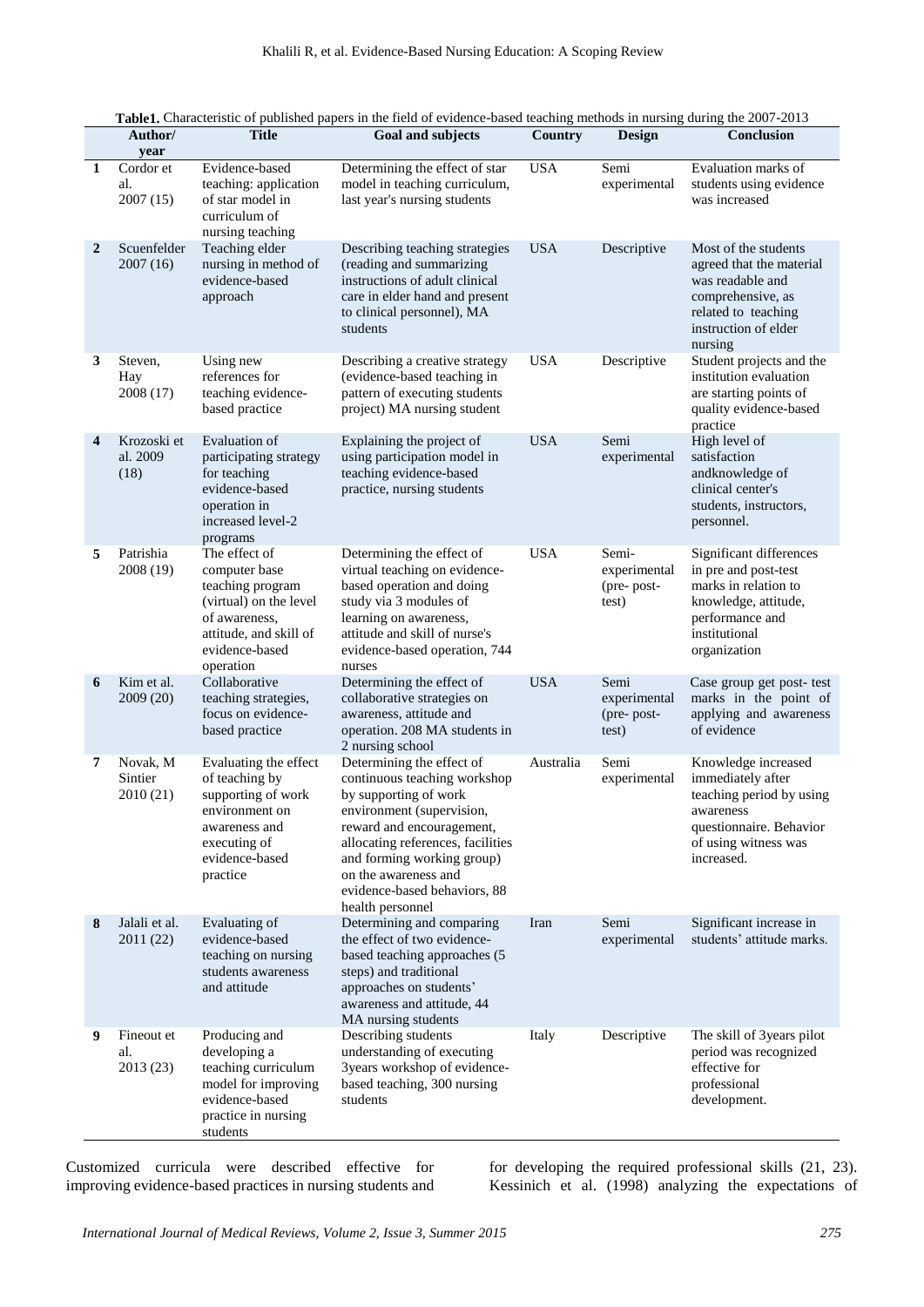students reported that, in the first year of a four-year curriculum, students acquire the way of making clinical questions and searching in databases. In the second year, they learn critical evaluations of different studies, in the third year acquired critic evaluation of clinical instruction, and in the last year the acquired changing practice in a clinical ward according to the evidence (24).

As several countries have approved policies for implementing evidence-based practices, medical teaching should be adapted to this purpose (25). Different studies emphasized that evidence-based teaching strategies should be taught in more than one period to change the paradigm of traditional teaching (24,25). Comparing to traditional teaching approach, evidence-based education is likely to increase the critical thinking skills of students (26). This was confirmed in Iranian studies reporting better learning by strengthening problem-solving skills, active participating of students in the process, working on real condition and also using documentary and comprehensive references (27).

Participatory strategies are associated with successful teaching experiences. Stone and rowels (2007) showed that MA students' engagement with the nurse wards increased of nursing personal awareness and optimized the time needed to provide care (28).

Virtual teaching through electronic technology addresses the issue of geographical dispersion and access of participants. Lender et al. (2005) has shown that the new IT teaching strategies lead to increased performance of students, allowing worldwide use of internet for assessing and evaluating evidence (29).

Interactive strategy through small groups debate in continuous teaching workshops or class was recognized as a successful teaching strategy (20,21). In most cases, the important requirement is the organizational support providing enough opportunity for students for accessing research and making connection with references (30).

Finally, conducting research projects as a teaching strategy has been mentioned as the starting point of evidence-based operations. Radjenovic and Chally (1998) referred to the application of research projects in the last year of nursing students, which are presented for comments and corrections (31). Ravert (2004) emphasized the recommendation of enrolling MA nursing students as research assistants for at least once during the education (32).

It is necessary to mention that the teaching strategies reported in this review are relatively new and more time is required for assessing the real effect of these methods on the level of awareness, attitude and on the uptake of research results into policy and practice. One of the limitations of this review was the focus on a short period of time, justified by the recent introduction of evidence-based nursing education. It is hoped that this review can contribute to a wider use of evidence-based teaching.

# **Conclusion**

Given the fast scientific development and new knowledge produced through research, students and professional nurses are expected to be able to identify, implement and evaluate best evidence for patients care. Educational strategies can provide the required training by using and applying creative approaches. It is the responsibility of the academic institutions and policy-makers to promote evidence-based teaching to reduce the gap between science production and clinical care using the best evidence produced at national levels or abroad.

#### **Acknowledgment**

We would like to thank the library officials of the nursing school and midwifery of the Tehran University of Medical Sciences for their support for preparing references.

#### **References**

1. Habibi S, RezaeiHachesoo P, Tabaghi R. Enhancing Information Literacy as a Base of Developing Evidence-Based Nursing. Health Information Management.2010; 7(3): 371-8.2.

2. Stevens KR, Cassidy VR. Evidence based teaching: Current research in nursing education. New York: National League for Nursing, 1999.

3. Ilic D. Teaching evidence-based practice: Perspectives from the undergraduate and post-graduate viewpoint. Ann Acad Med Singapore. 2009;38:559-63.

4. Reiber K. Evidence-based Nursing Education- a Systematic Review of Empirical Research. GMS Z MedAusbild. 2011; 28(2): Doc<sub>27</sub>

5. Willinsky J. Extending the Prospects of Evidence-Based Education. InSight. 2001; 1(1): 23-41.

6. Balakas K, Sparks L. Teaching research and evidence-based practice using a service-learning approach. J Nurs Educ. 2010;49(12):691-5.

7. Oh EG, Kim S, Kim SS, Kim S, Cho EY, Yoo JS, et al.Integrating evidence-based practice into RN-to-BSN clinical nursing education. J Nurs Educ. 2010;49(7):387-92.

8. Madarshahian F, Hassanabadi M, Khazayi S. Effect of evidence-based method clinical educationon patients care quality and their satisfaction. Iranian Quarterly of Education Strategies. 2012; 4(4):189-193.

9. Ozturk C, Muslu GK, Dicle A. A comparison of problembased and traditional education on nursing students' critical thinking dispositions. Nurse Educ Today. 2008;28(5):627-32.

10. Dawley K, Bloch JR, Suplee PD, McKeever A, Scherzer G. Using a pedagogical approach to integrate evidence-based teaching in an undergraduate women's health course. Worldviews Evid Based Nurs. 2010;8(2):116-23.

11. American Medical Informatics Association. Guideposts to the Future-An Agenda for Nursing Informatics. Journal of the American Medical Informatics Association. 2006;14 (1): 19-24.

12. Mehrdad N, Salsali M, Kazemnejad A. The spectrum of barriers to and facilitators of research utilization in Iranian Nursing. J Clin Nurs. 2007; 17(16): 2194-2202.

13. Moch SD, Crunje RJ, Branson J. Undergraduate nursing evidence-based practiceeducation: envisioning the role of students. Journal of Professional Nursing. 2010; 26 (1): 5-13.

14. Khan K, Kunz R, Kleijnen J, Antes G. Systematic reviews to support evidence-based medicine: how to review and apply findings of healthcare research. 2nd ed. London: The Royal Society of Medicine Press Limited, 2011.

15. Corder SJ. Teaching evidence base practice:application of the ACE star model in an undergraduate nursing curricculum. proceeding of six annual summer institue evidence base practice.2007;23(cited 2011 Apr 25).

16. Schoenfelder, DP. Simply the best: Teaching gerontological nursing students to teach evidence-based practice. Journal of Gerontological Nursing. 2007 ; 33: 6–11.

17. Heye ML, Stevens KR. Using new resources to teach evidence-